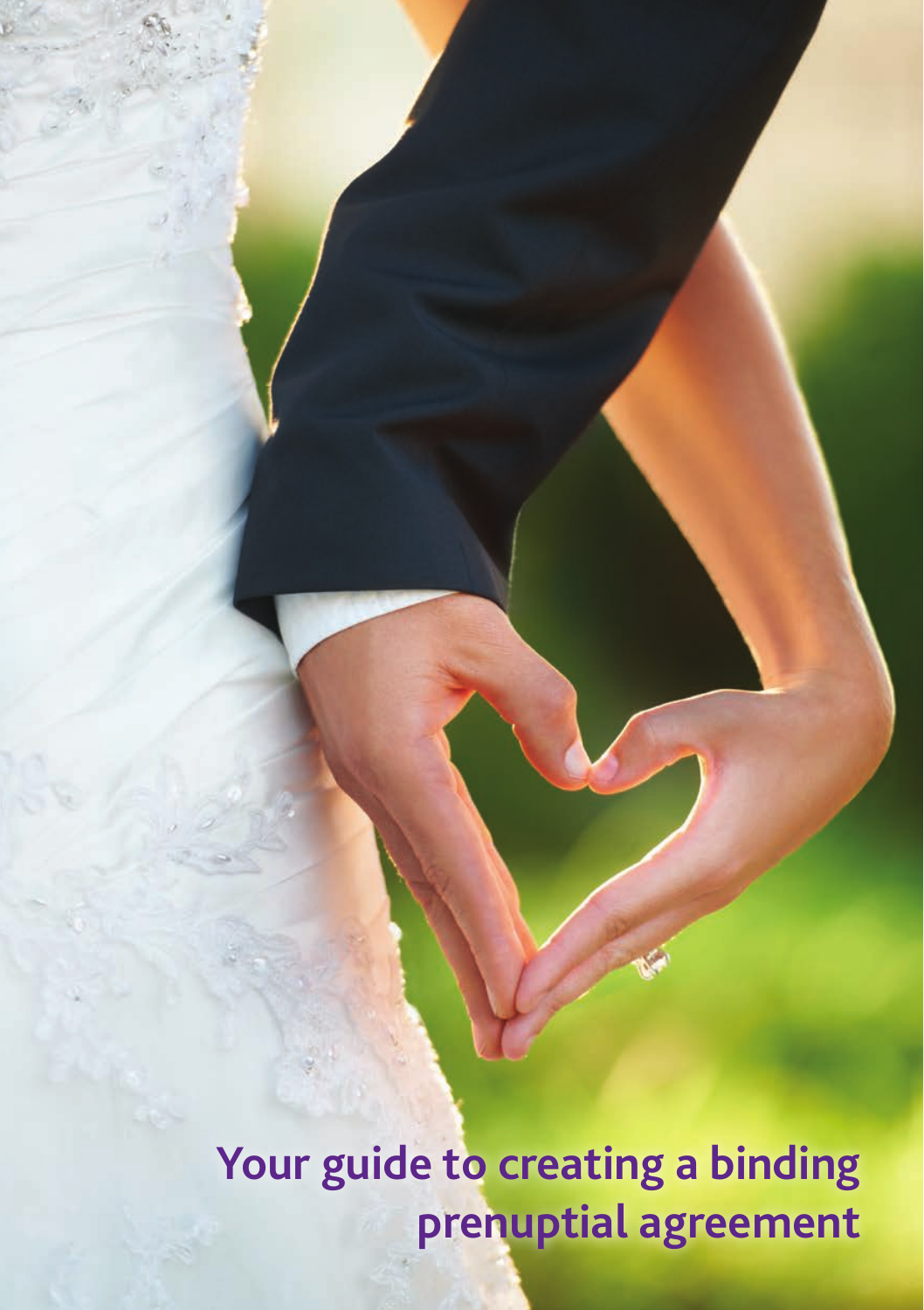Prenups are nothing new, they have been around for a long time and in many parts of the world are quite commonplace. In the UK, Scottish Widows conducted research which suggested that **56% of those yet to be married would consider a prenuptial agreement.**<sup>1</sup>

# **42%** of marriages end in divorce

## What is a prenuptial agreement?

A prenuptial agreement (more commonly referred to by the public as a prenup) is a document prepared by a couple to set out their wishes should their relationship breakdown. The agreement will primarily consider financial matters.

## Why you need a prenup

Unfortunately, not every marriage survives. Sadly, figures from the Office of National Statistics (ONS) show that **42% of marriages in England and Wales end in divorce**. 34% of marriages are expected to end in divorce by the 20th wedding anniversary.<sup>2</sup>

You will regularly see media coverage commenting on celebrities who have chosen to have a prenup and those who have decided against. It's reported for example that Britney Spears (worth an estimated \$120) gave a mere \$1m to dancer Kevin Federline in their divorce, after ensuring a watertight prenup. In contrast Sir Paul McCartney's decision, not to have a prenup, with his then wife Heather Mills, is reported to have cost him  $£24.3m.<sup>3</sup>$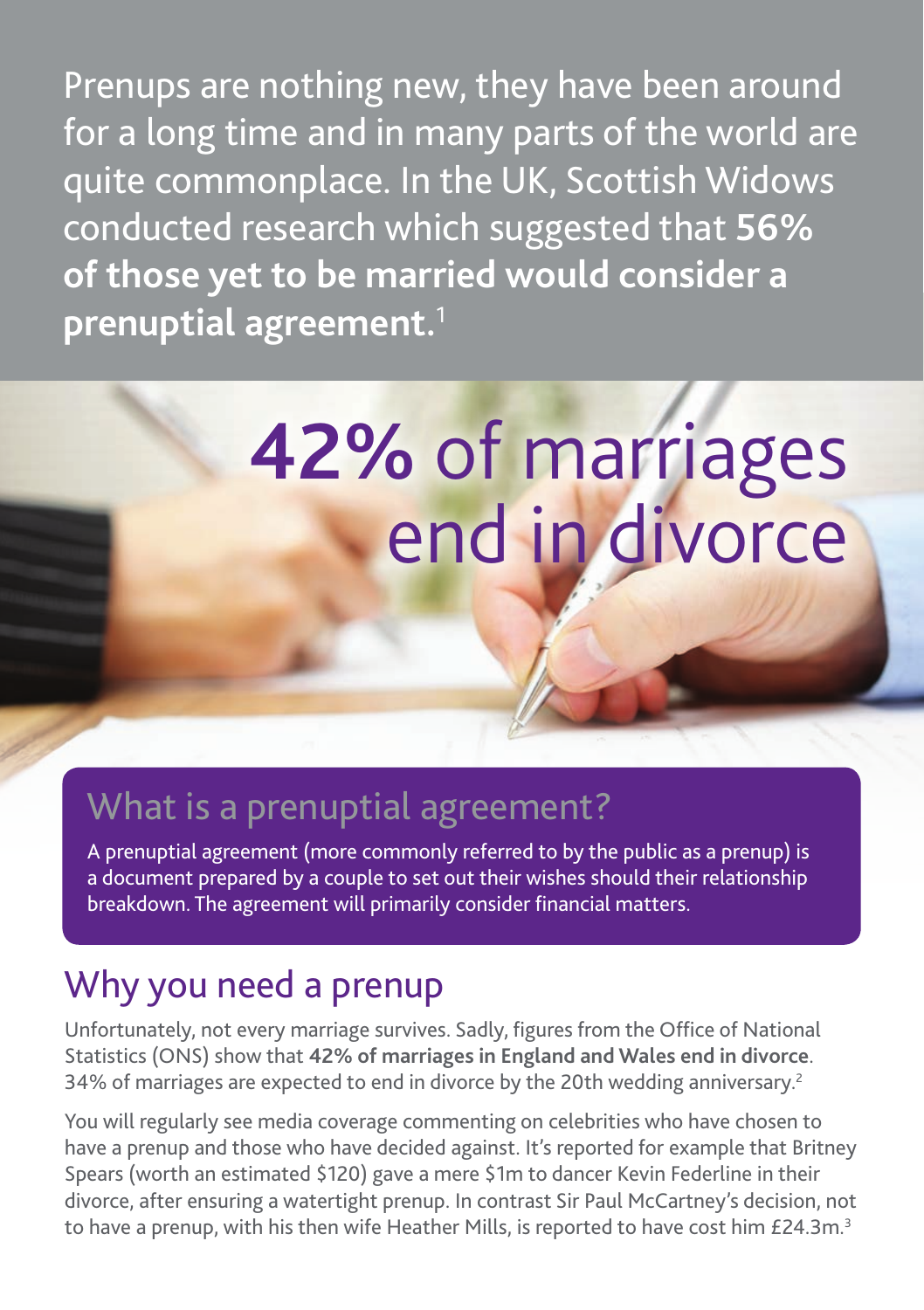Whilst many divorces that we deal with at Woolley & Co, Solicitors are dealt with amicably (and therefore cheaply) you do hear horror stories about ordinary couples spending tens of thousands of pounds in legal fees trying to reach agreement about their finances when they divorce. **In a report in The Telegraph** *(The Hidden Costs of Divorce4)* **they quote an average spend of £44,000**.

Creating a water tight prenuptial agreement minimises the likelihood that you will suffer this kind of financial cost.



## Prenups in the UK

Prenuptial agreements are not very common in the UK at present. This may be because they have historically not been considered legal binding. However, in 2010 a **Supreme Court case** (Radmacher v Granatino) indicated that **in the 'right case' a prenup would have decisive weight in a divorce settlement**.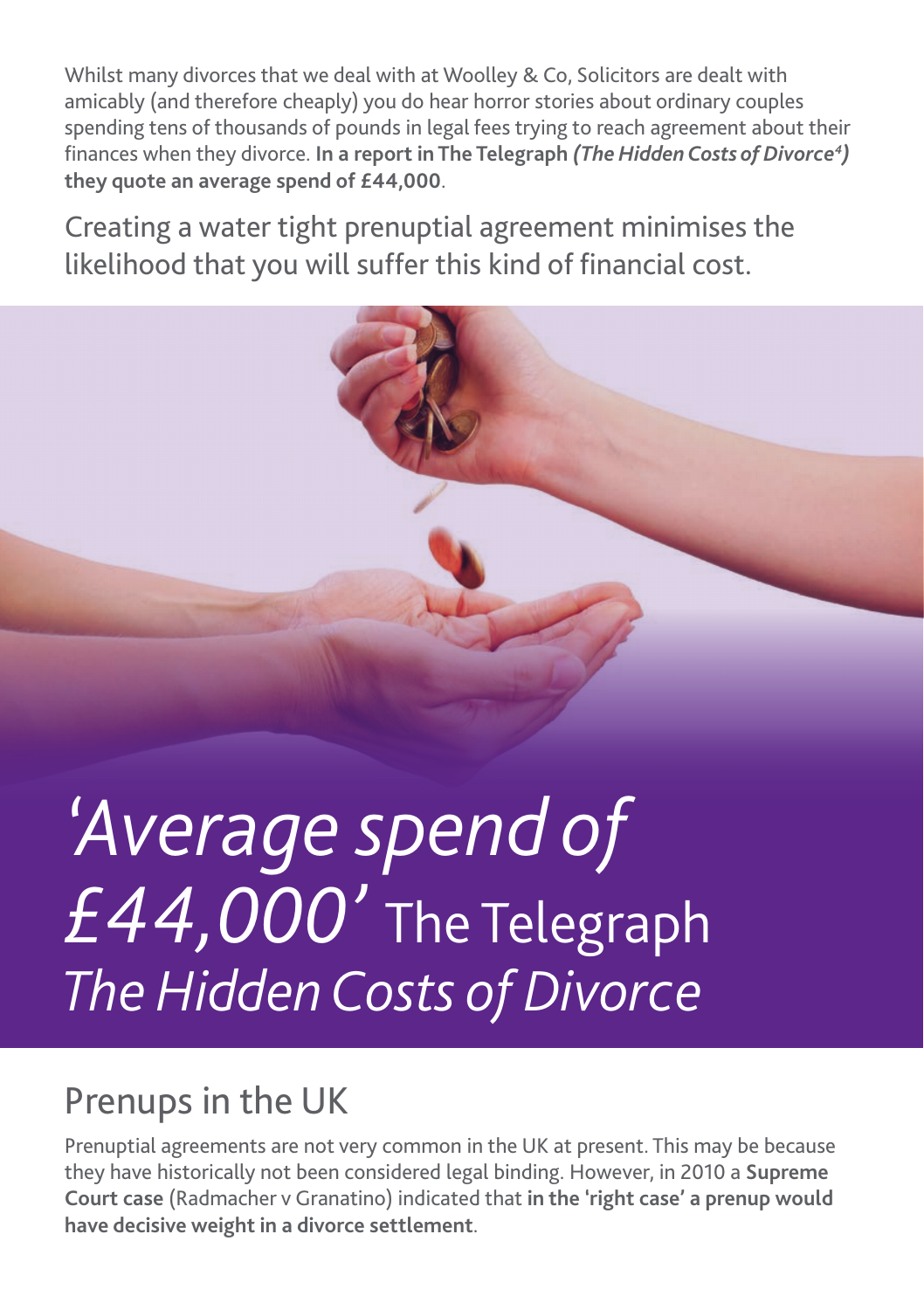# Creating a water-tight agreement

If you are thinking about a prenup, there are some important things you need to know. Whilst prenuptial agreements are not absolutely binding on a divorce court, recent case law has determined that where they have been properly set up they carry very significant weight.

To be upheld by the Courts a prenuptial agreement needs to be prepared in a particular way.

## To make sure you create a binding prenup you must address these **five** points:

#### 1. **The prenuptial agreement is entered into freely**

The agreement should be entered into of both parties' free will, without any undue pressure from each other or a third party.

The agreement should be negotiated as far in advance of the wedding as possible, and finalised at least 28 days before the wedding.

The court will consider individual circumstances such as you and your partner's age, maturity, previous experience of long-term relationships as well as both of your emotional states at the time of the agreement.

# Are **we** in **agreement**?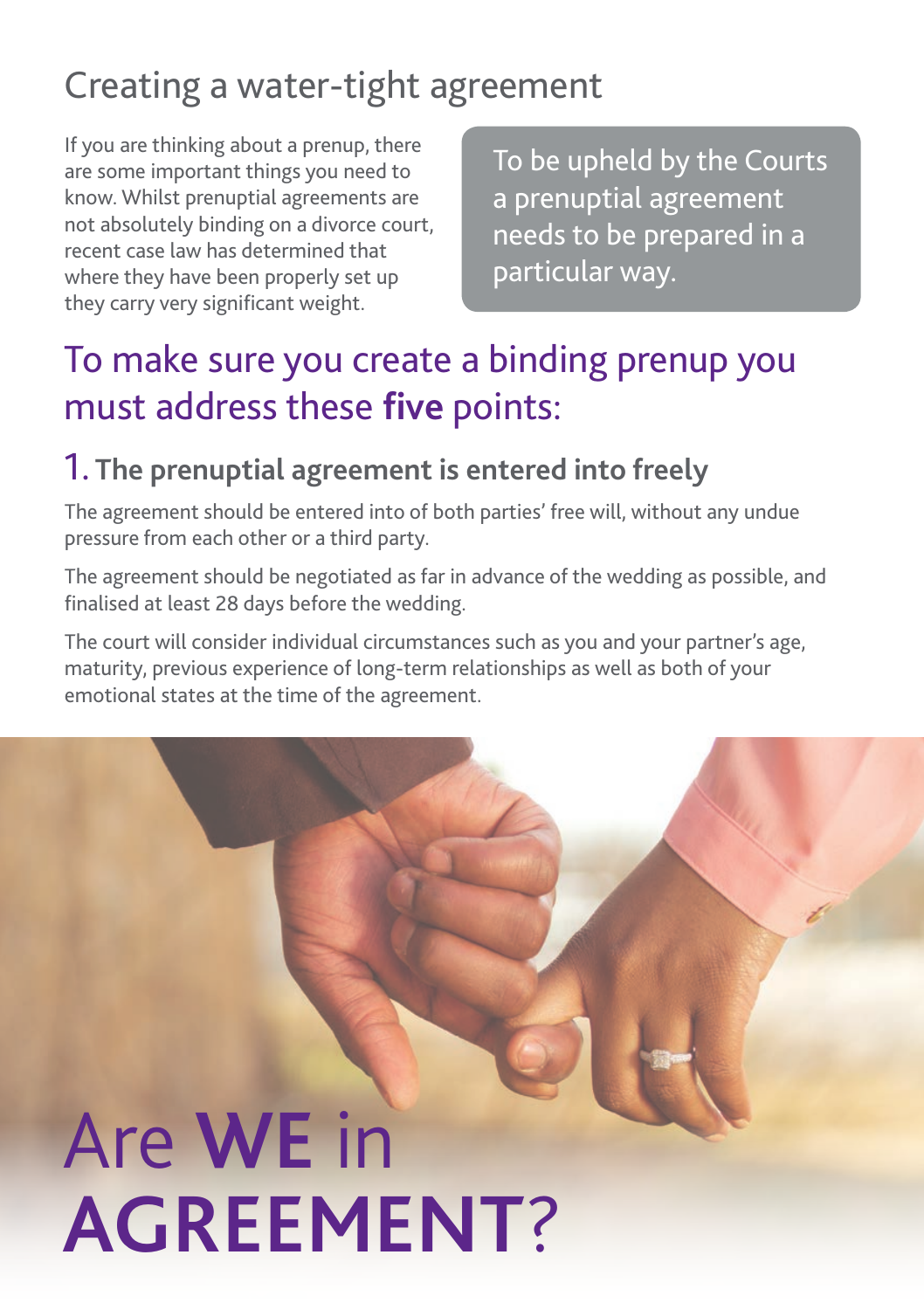### 2. **The implications of the agreement are fully understood**

You should be in possession of all the information material to deciding to enter into an agreement before signing it. And you should both receive specialist family law advice on the terms and implications of the agreement.

### 3. **The agreement is fair**

The agreement will be considered to be unfair:

- if it fails to meet the reasonable requirements of any children.
- if it left one of you with less than you need, while the other is comfortably provided for.
- if there is a fundamental and unforeseen change in circumstances, such as one of you losing all your money or becoming severely disabled.
- if one of you has a strong argument for an element of compensation (for example, for loss of earnings after a joint decision to give up a career to care for the family), then a prenuptial agreement that ignores that element of compensation may be considered unfair.

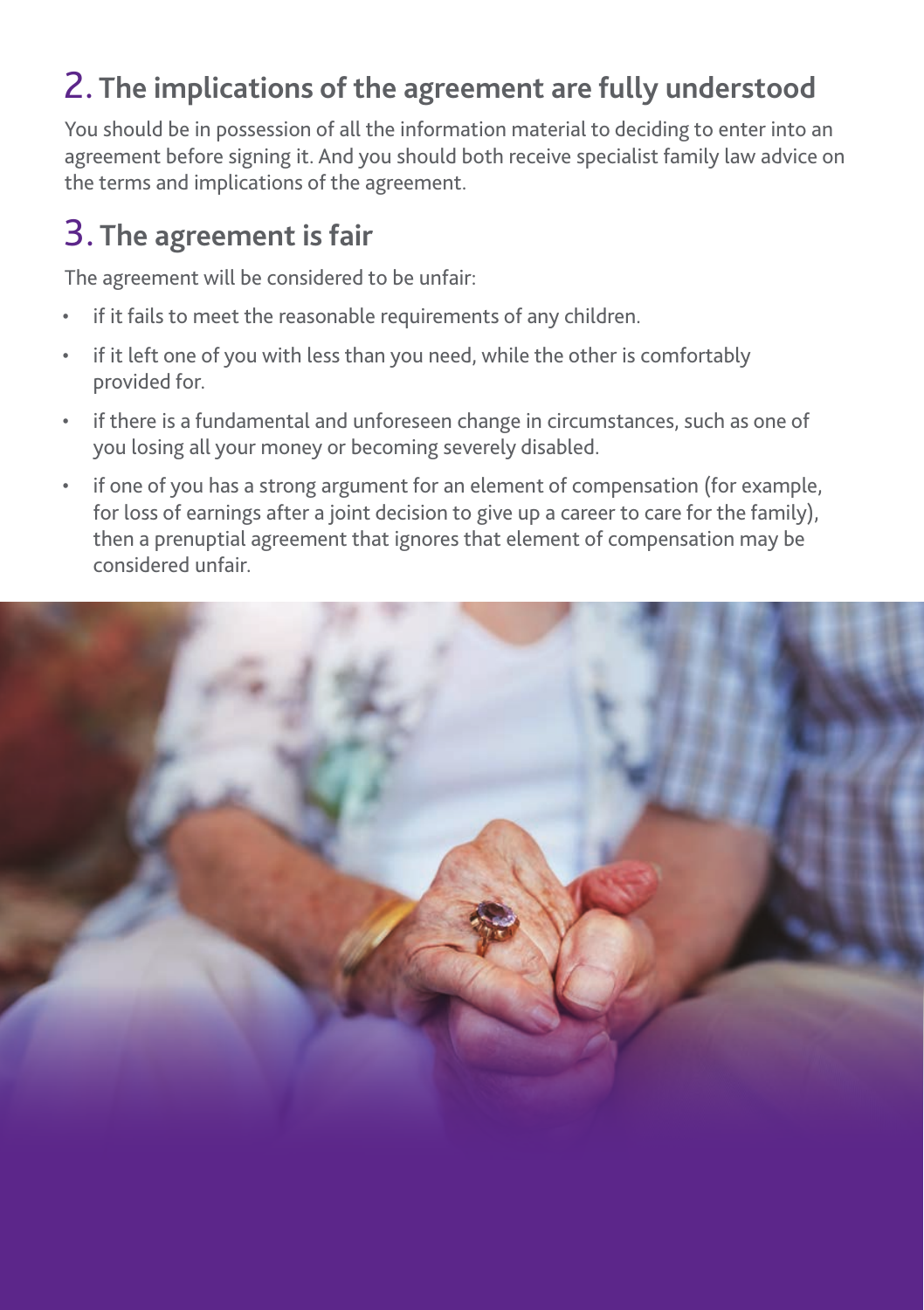### 4. **The agreement accounts for your children**

The agreement must ensure that appropriate financial provision is made for any children that you have together, whether at the time the agreement was created or children you may have during the course of your marriage.

### 5. **There are arrangements for regular reviews**

The longer a marriage lasts, the greater the chance that it may not be fair to hold the couple to the terms of an agreement. It is therefore sensible to commit to regular reviews of your prenuptial agreement and update it if circumstances have changed (for example after the birth of a child, sale of your company, redundancy or inheritance).

**Prenuptial agreements are becoming increasingly popular**, with the high proportion of second marriages and couples coming into relationships with assets of their own. **Getting a prenup makes a lot of sense**, but it is really important to take advice from a specialist family lawyer and make sure the agreement is drawn up correctly and you are advised throughout the process.



- **<sup>1</sup> Scottish Widows research 2009**
- **<sup>2</sup> ONS data report What proportion of marriages end in divorce http://webarchive.nationalarchives.gov.uk/20160105160709/http:/www.ons.gov.uk/ons/rel/vsob1/ divorces-in-england-and-wales/2011/sty-what-percentage-of-marriages-end-in-divorce.html**
- **3 https://www.supremecourt.uk/docs/prenuptial-agreement-debate-pack.pptx**
- **4 http://www.telegraph.co.uk/women/sex/divorce/11041341/The-hidden-cost-of-divorce.html**